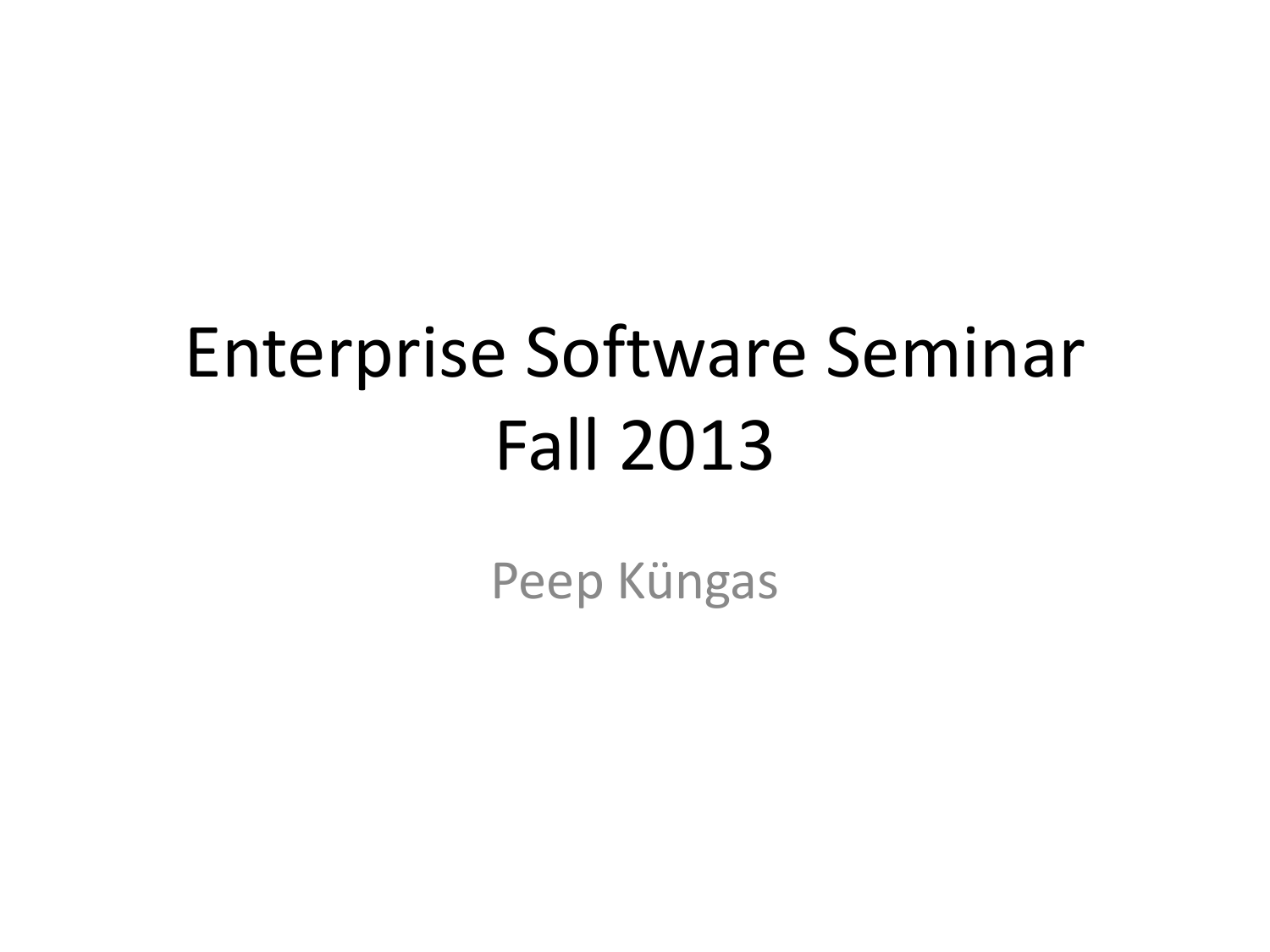## Aim

• To help you to deliver a high-quality Masters thesis on time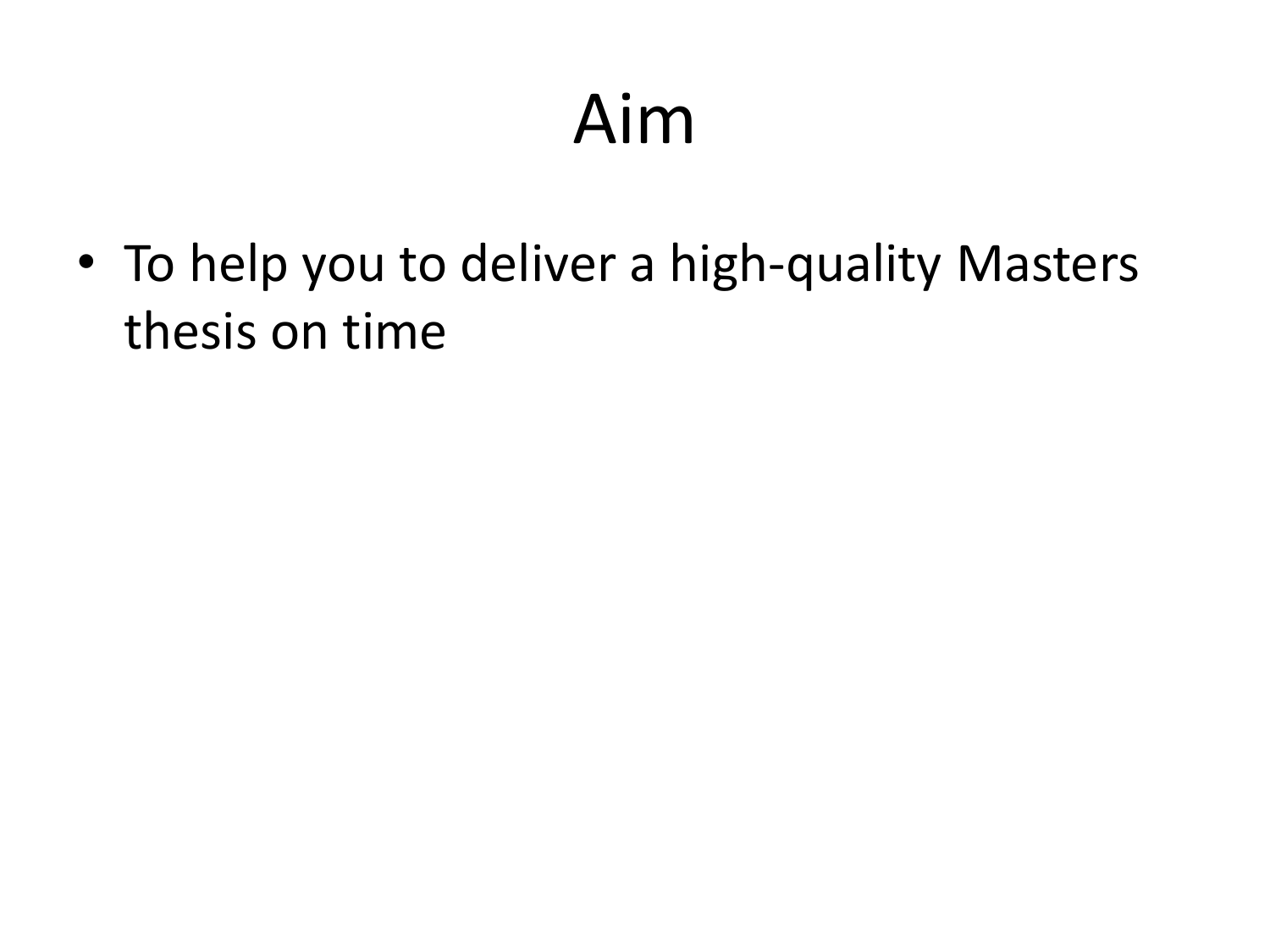# Requirements for Pass Grade

- To pass you have to:
	- Attend at least **6** out of the 8 presentation sessions (including "your" session)
	- Submit title of your thesis and name of the supervisor **in due time**
	- Submit a 2-page problem statement **in due time**
	- Present your topic and submit your thesis draft **in due time**
	- Score at least 3 out of 5 in each of the two evaluation criteria:
		- 1. Quality of Presentation
		- 2. Quality of Written Thesis Summary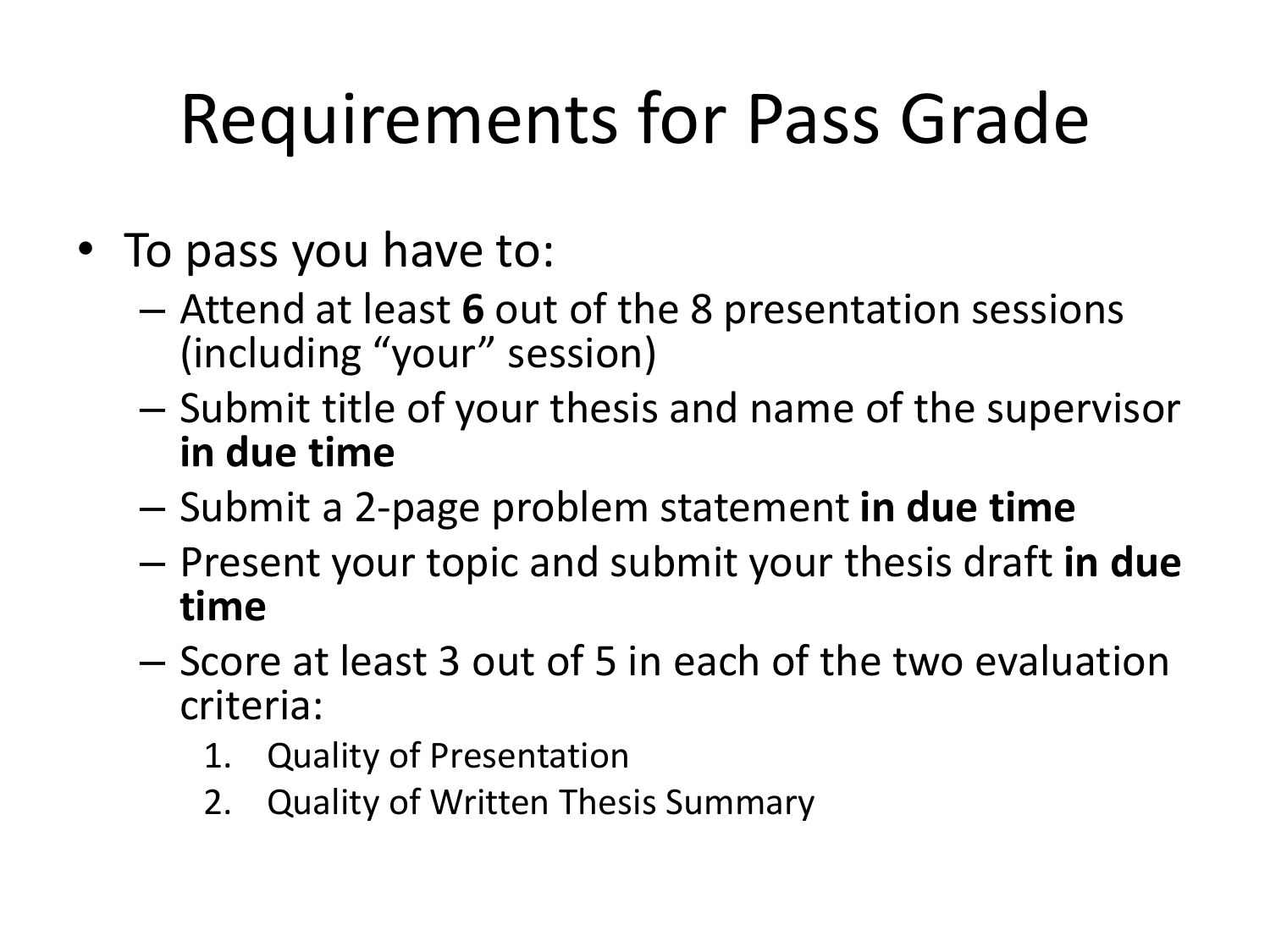# Schedule

- **26 September** pilot seminar
- **30 September**  deadline for identifying title, supervisor and presentation time slot
- **14 October** deadline for a 2-page problem statement
- **31 October**  start of weekly seminars
- **31 October**  deadline for a draft thesis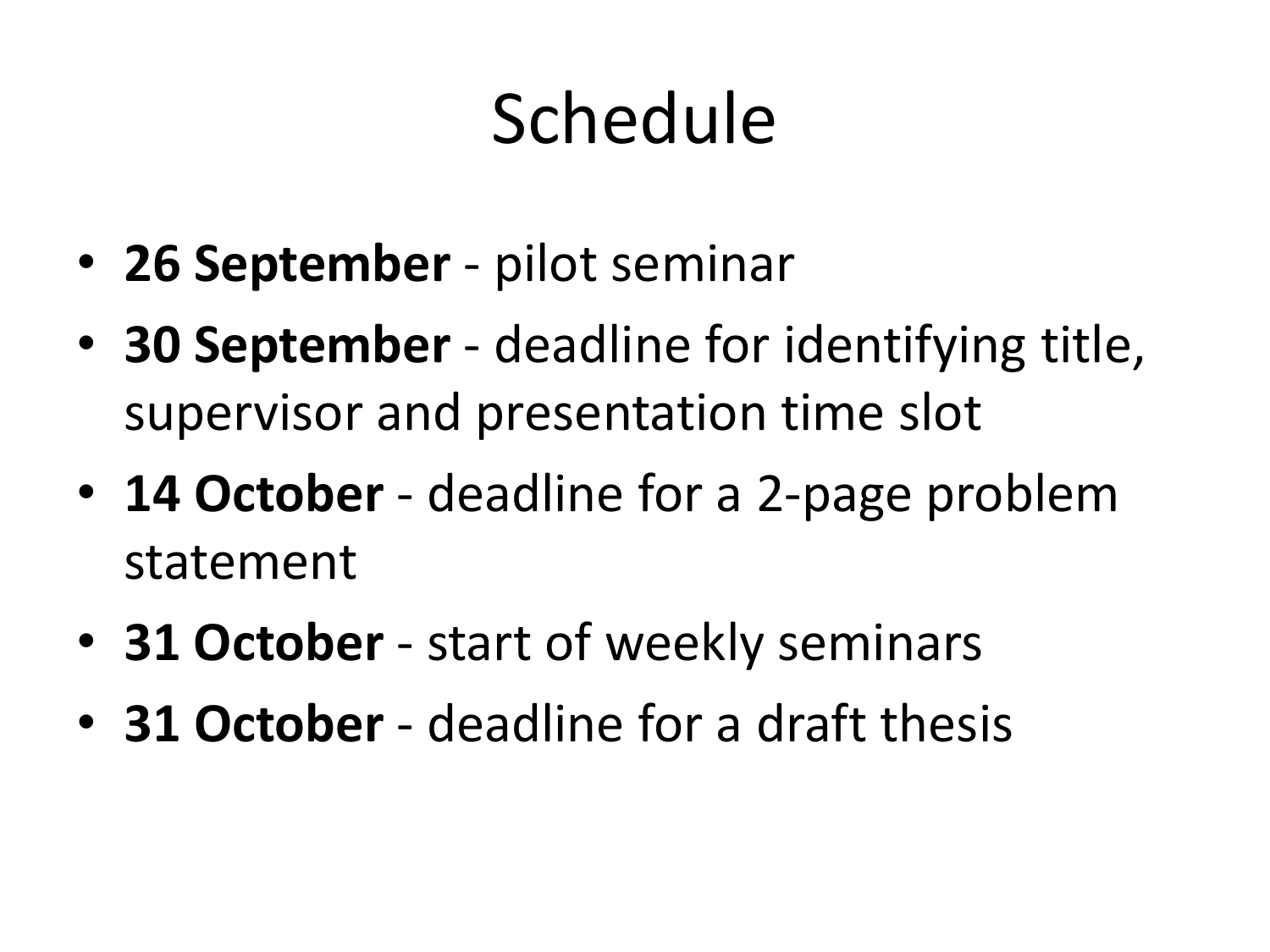## Additional Rules

- In case of absence: second chance possible only if you give advance notice and you justify your absence
- Failure in 1) identifying title, supervisor and presentation time slot or 2) submitting 2-page problem statement in **due time** results in grade  $n<sup>''</sup>$
- Thesis drafts must be submitted through course submission form BEFORE 31 October 2013
	- Otherwise a penalty of one point per 24‐hour delay will be applied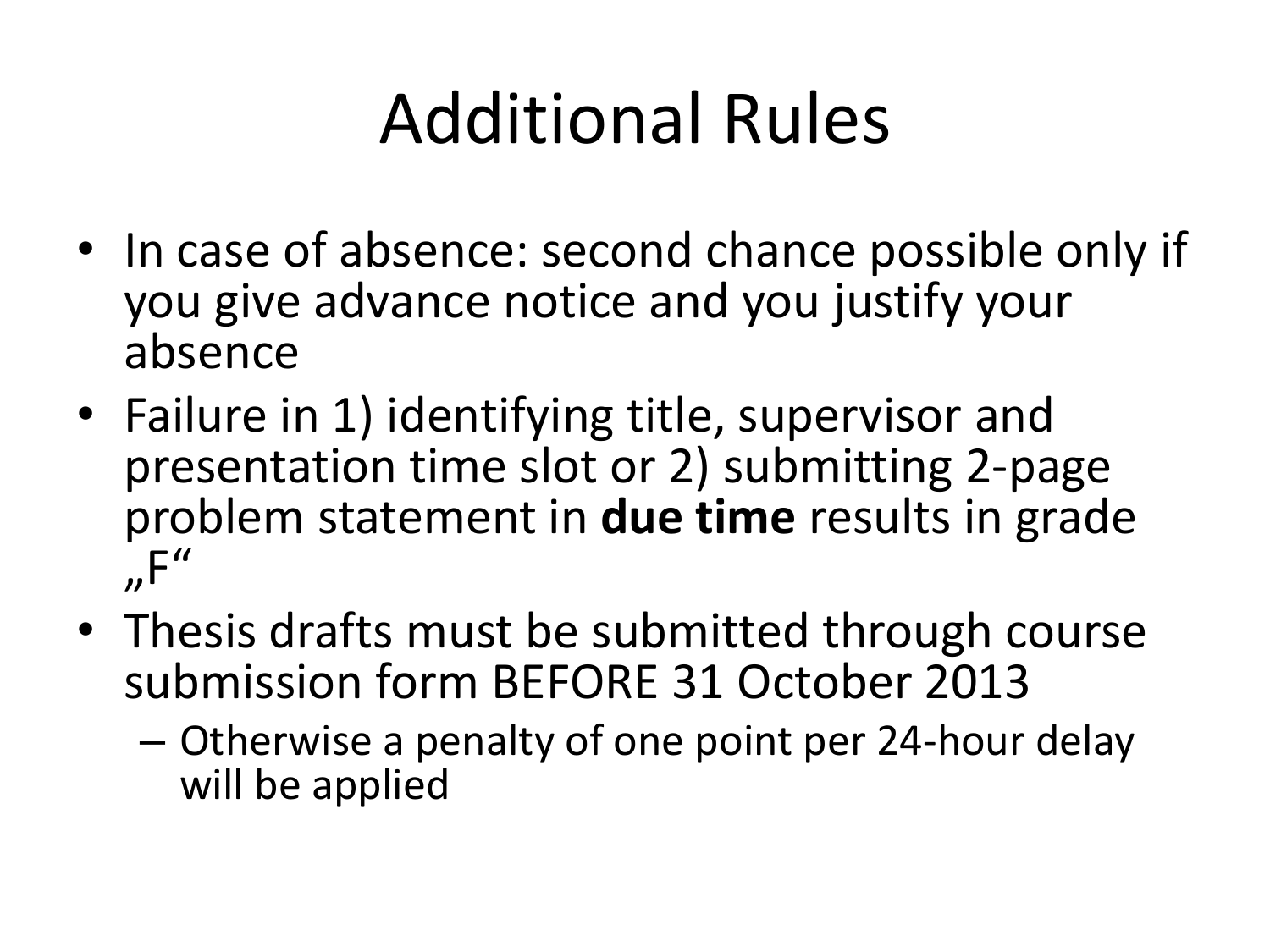### Presentations

- Present the following:
	- The problem statement
	- Background
	- Review of the state of the art
	- Identified gaps in the state of the art
	- The expected contribution of the thesis given the identified gaps (objectives)
- Each student has a time-slot of 15 minutes: 12 minutes for the talk + 3 minutes for Q&A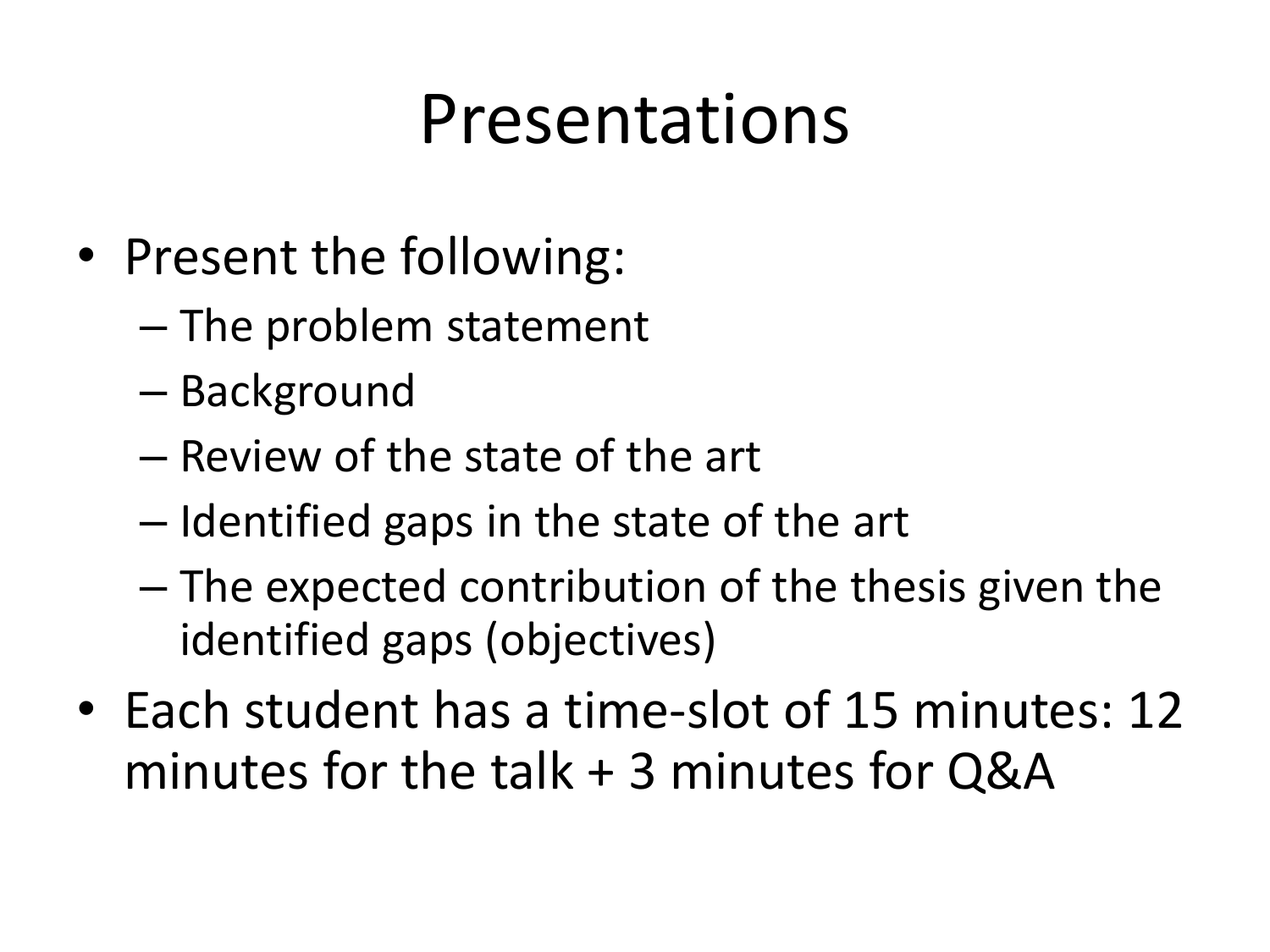### Criteria for Evaluation of Presentations

- The lecturer will give a grade to your presentation based on the following criteria (one point per criterion):
	- 1. Slides: Is the amount of text appropriate? Are figures and tables used appropriately where possible?
	- 2. Public speaking/oratory: Is the posture appropriate? Is the voice level and intonation engaging? Is the gesturing appropriate? Is the rhythm engaging?
	- 3. Structure: Is the structure of the presentation clear? Are the transitions between logical parts of the presentation clearly articulated?
	- 4. Content: Does the presentation highlight the main points of the paper? Is the level of detail appropriate? Are examples used appropriately?
	- 5. Timeliness: Does the presentation use the allocated time appropriately? Is the time limit respected?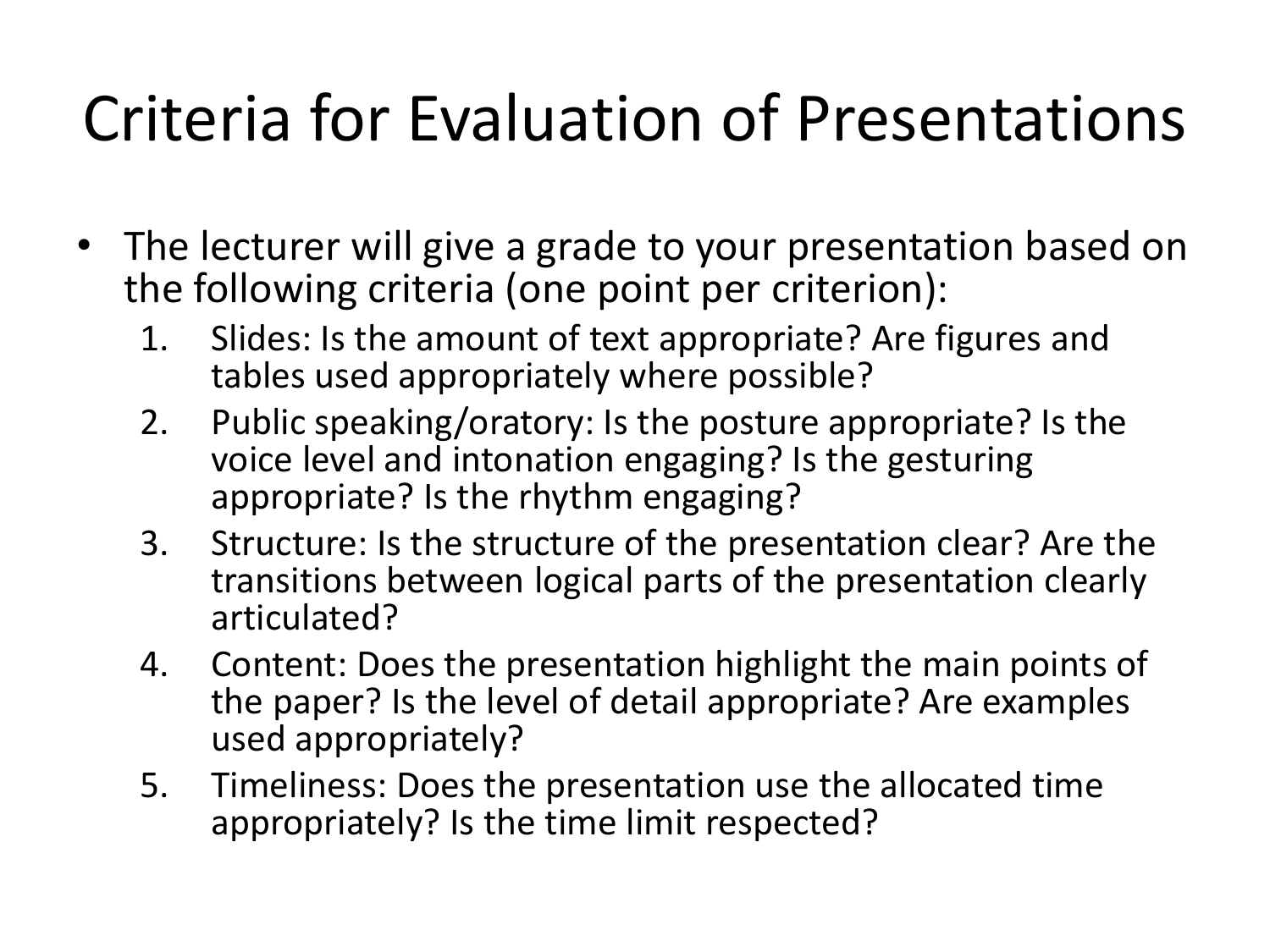#### Presentation Schedule and Allocation

- [https://courses.cs.ut.ee/2013/enterprise/fall/](https://courses.cs.ut.ee/2013/enterprise/fall/Main/Lectures) [Main/Lectures](https://courses.cs.ut.ee/2013/enterprise/fall/Main/Lectures)- schedule
- [http://www.quicktopic.com/50/H/gcdWw5p9](http://www.quicktopic.com/50/H/gcdWw5p9dQZe9) [dQZe9](http://www.quicktopic.com/50/H/gcdWw5p9dQZe9) - allocation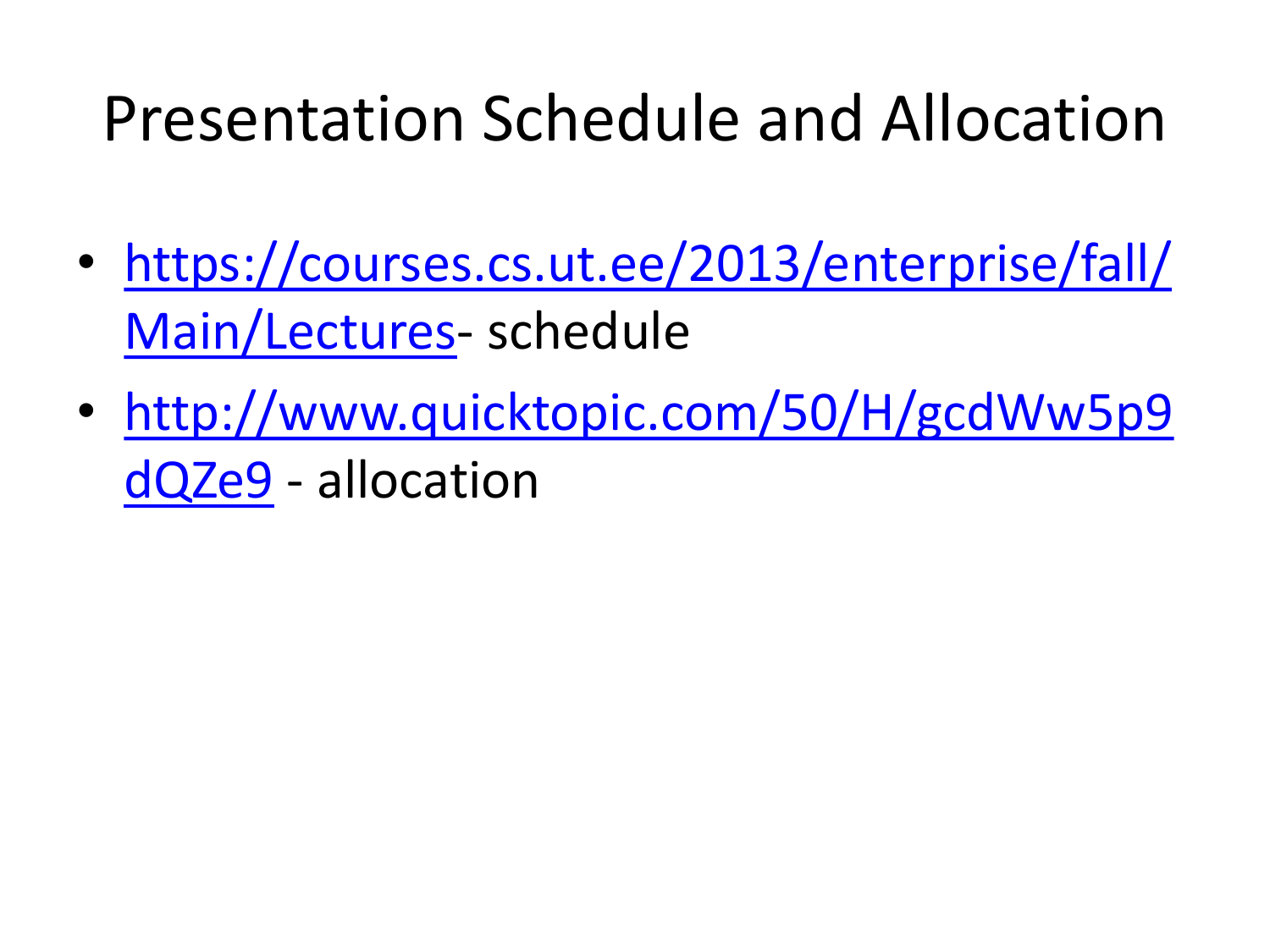## Tips for Your Presentation

- [http://www.paklag.org/6-](http://www.paklag.org/6-Writing and presenting literature review-Khalid.ppt) [Writing%20and%20presenting%20literature%20r](http://www.paklag.org/6-Writing and presenting literature review-Khalid.ppt) [eview-Khalid.ppt](http://www.paklag.org/6-Writing and presenting literature review-Khalid.ppt)
- [http://web.mit.edu/7.17/pdfs/OralPresentations.](http://web.mit.edu/7.17/pdfs/OralPresentations.pdf) [pdf](http://web.mit.edu/7.17/pdfs/OralPresentations.pdf)
- [http://research.microsoft.com/en](http://research.microsoft.com/en-us/um/people/simonpj/papers/giving-a-talk/giving-a-talk.htm)[us/um/people/simonpj/papers/giving-a](http://research.microsoft.com/en-us/um/people/simonpj/papers/giving-a-talk/giving-a-talk.htm)[talk/giving-a-talk.htm](http://research.microsoft.com/en-us/um/people/simonpj/papers/giving-a-talk/giving-a-talk.htm)
- [http://people.engr.ncsu.edu/txie/publications/or](http://people.engr.ncsu.edu/txie/publications/oral_presentation_skills.pdf) al presentation skills.pdf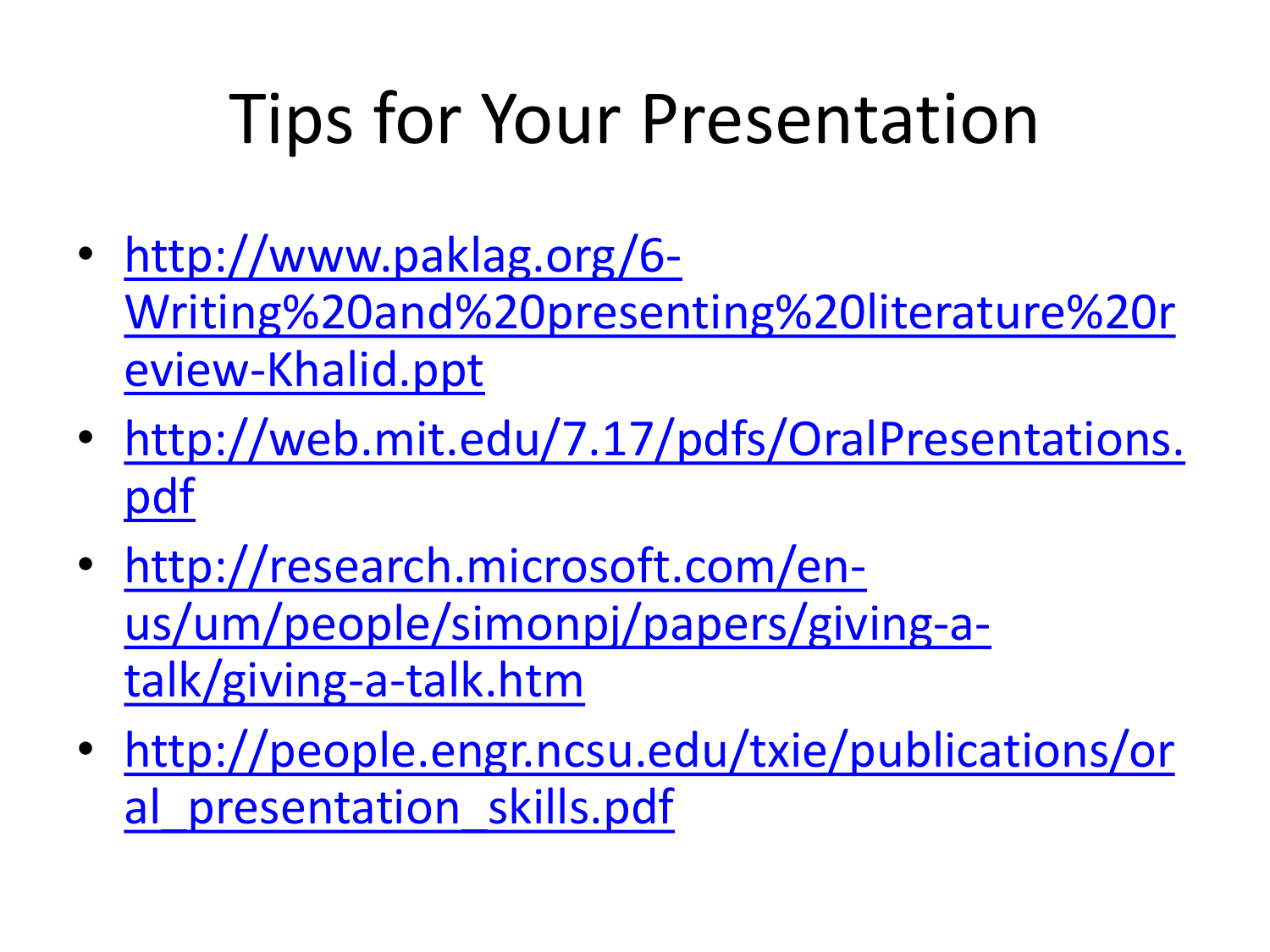### Requirements for 2-page Problem Statement

- Outline the following:
	- Short overview
	- Main research question
	- More specific research questions
	- Objectives
	- The initial plan for the Masters project
- See also

[http://www.idi.ntnu.no/grupper/su/publ/html/to](http://www.idi.ntnu.no/grupper/su/publ/html/totland/ch012.htm) [tland/ch012.htm](http://www.idi.ntnu.no/grupper/su/publ/html/totland/ch012.htm) for a difference between research questions and objectives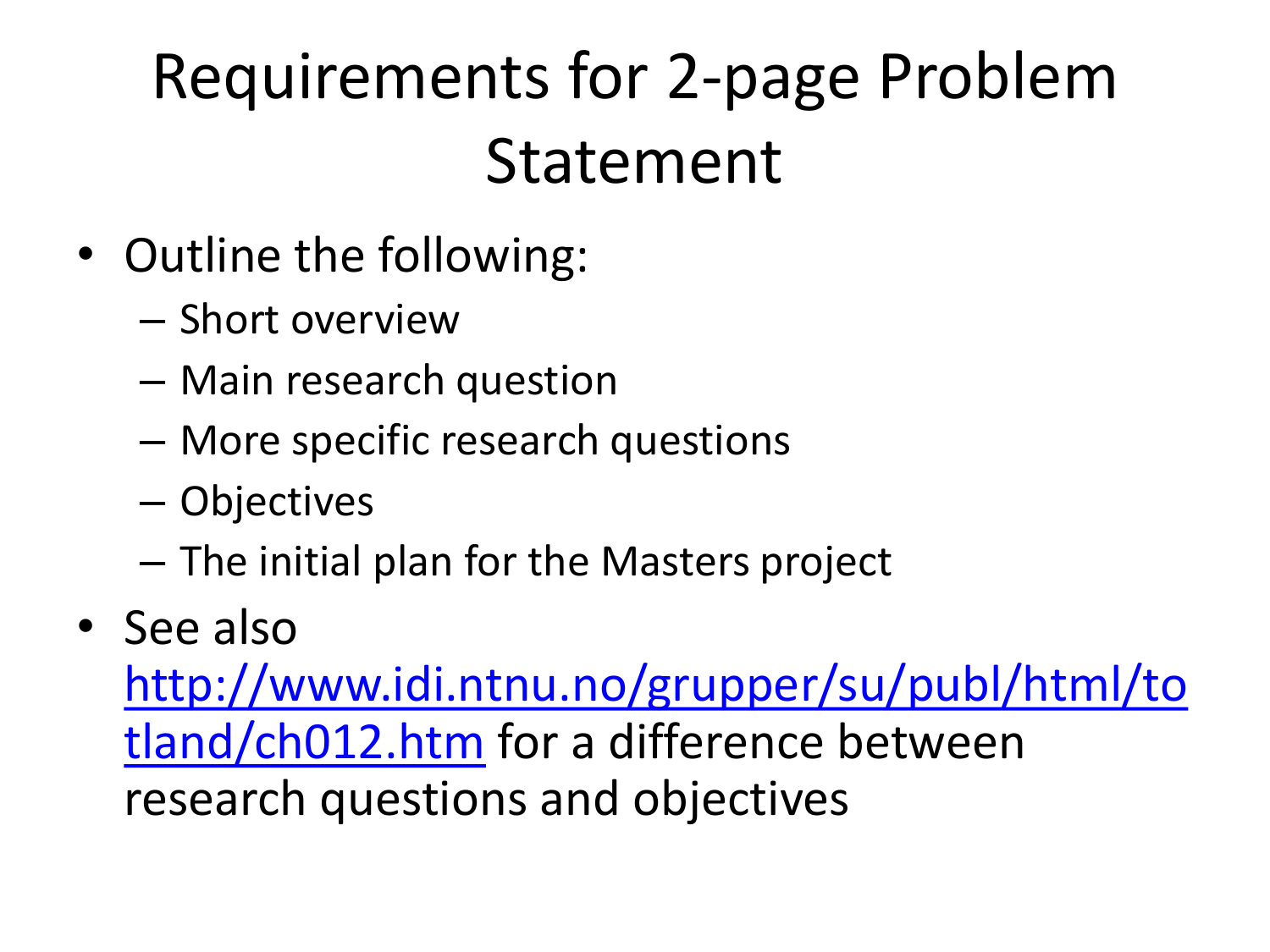# Requirements for Thesis Drafts

- The draft should contain the following
	- Title page
	- Abstract
	- Table of contents
	- Introduction / motivation (section "Introduction")
	- $-$  Review of the state of the art (section "Related work")
	- $-$  Summary of the technical background (section "Background") see X for a difference between "Related work" and "Background"
	- Placeholders for other sections (only (sub)section titles)
	- List of references
- The state of the art (literature review) includes research papers, prototypes, white papers and open-source / commercial tools (if applicable).
- The document should include well-formatted references.
- The document should explain what gaps have been identified in the state of the art, and what is the expected contribution of the thesis given the identified state of the art.
- The length of the literature review depends on the topic and the volume of relevant state of the art, but it should be roughly between 8 and 12 pages long.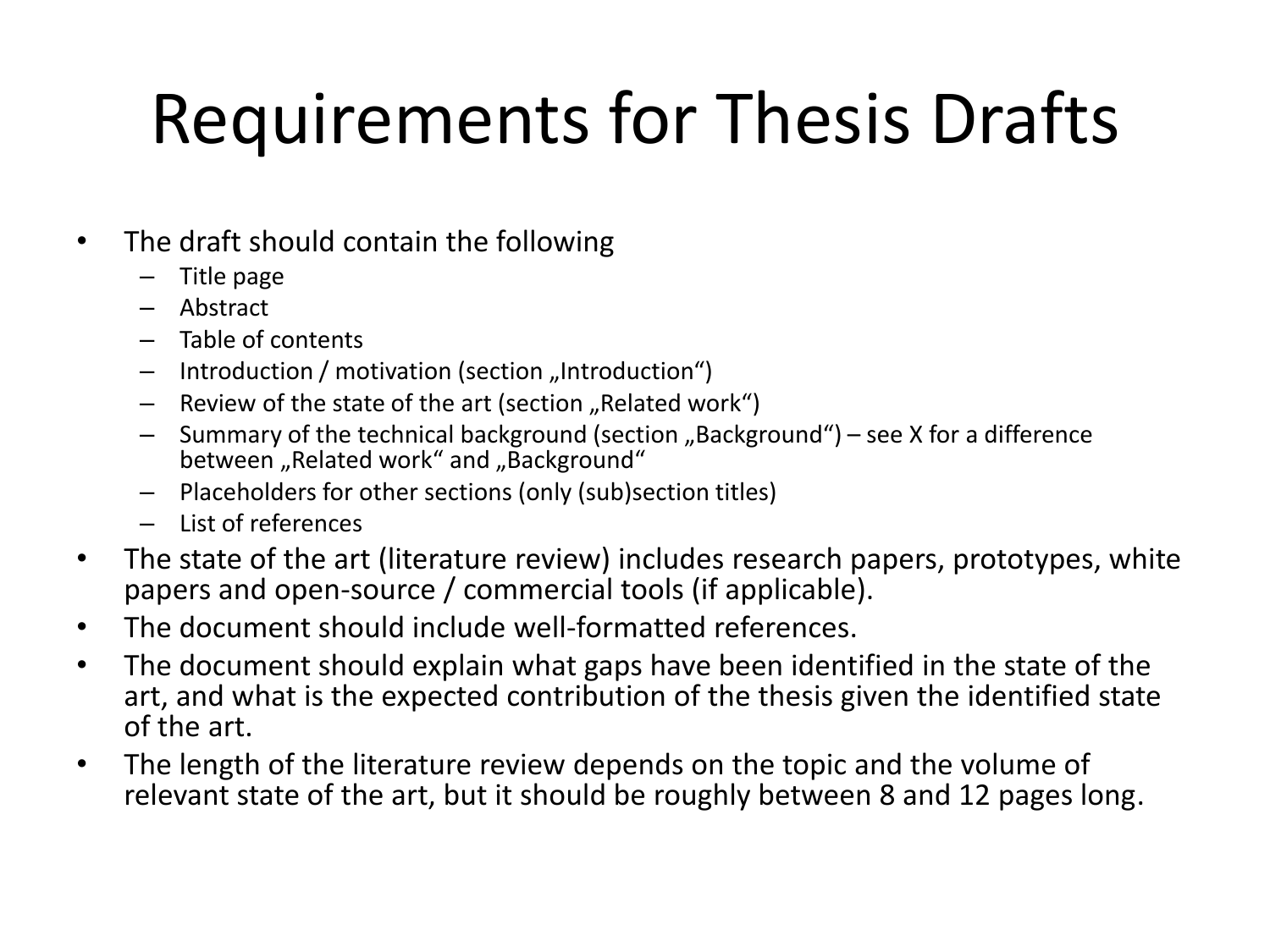# Evaluation of Thesis Drafts

- The lecturer will grade the drafts using the evaluation criteria 1-3 available at:
	- [http://www.cs.ut.ee/sites/default/files/2013/T%C3%9C%2](http://www.cs.ut.ee/sites/default/files/2013/T%C3%9C arvutiteaduse instituudis kaitstavate l%C3%B5put%C3%B6%C3%B6de hindamine.pdf) [0arvutiteaduse%20instituudis%20kaitstavate%20l%C3%B5](http://www.cs.ut.ee/sites/default/files/2013/T%C3%9C arvutiteaduse instituudis kaitstavate l%C3%B5put%C3%B6%C3%B6de hindamine.pdf) [put%C3%B6%C3%B6de%20hindamine.pdf](http://www.cs.ut.ee/sites/default/files/2013/T%C3%9C arvutiteaduse instituudis kaitstavate l%C3%B5put%C3%B6%C3%B6de hindamine.pdf) (est)
	- By applying only subcriteria applicable to the draft
- Additional rules
	- Draft contains a copy/paste of more than 10 consecutive words from any source  $\rightarrow$  -1 point per copied fragment
	- Reproducing/re‐drawing 1 or 2 pictures or tables is tolerated, if you explicitly cite the origin of the picture/table in the caption, else ‐1 point